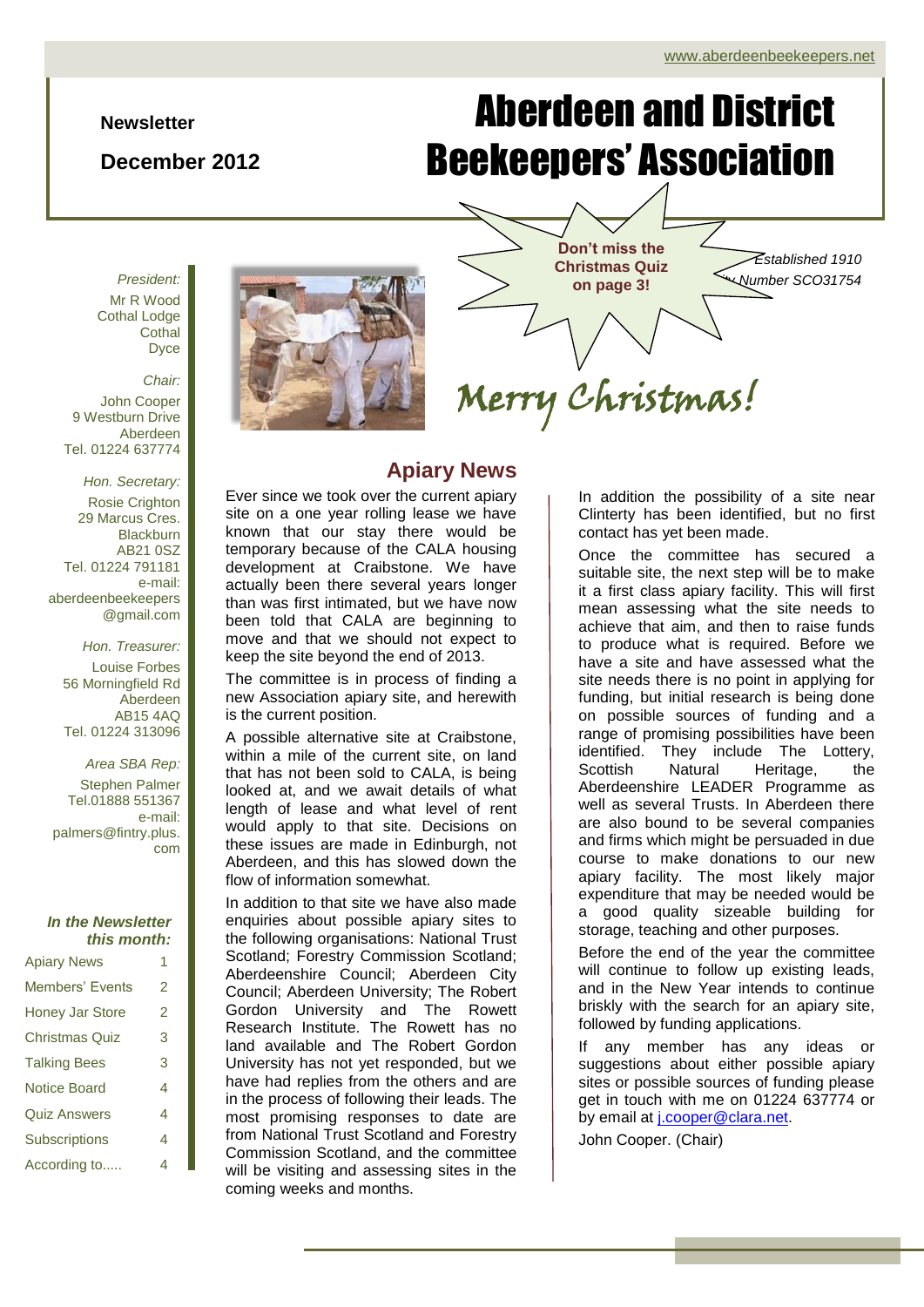## Page 2 of 4 ADBKA Newsletter





In a fine close to our 2012 events programme, ADBKA members gathered on 24 November in the Kinellar Hall for a good moan about the rotten summer and the dearth of honey. We cheered ourselves up with an 'American Supper' and listened in envy to Jock McGregor describe an impressive heather honey harvest, which he managed to pull off whilst simultaneously taking an extended holiday in Australia! Jock shared his good fortune by donating a stunning frame of heather honey which was auctioned in aid of association funds.

Thanks are due to our Secretary, Rosie Crighton, and those other members of the committee who pulled together a great programme and who put in a power of work in delivering the various events throughout the year. A special thank you goes to Stephen Palmer for presenting this year's beginners' lectures. Their efforts ensured that the ADBKA was able to continue in its laudable objective to *"promote the study and development of apiculture and to promote the craft of beekeeping".*

For more than 20 years, the ADBKA "Honey Jar Store" has been run by Sandy and Lillian Gordon at their home in Danestone. If you haven't yet had occasion to visit, you're not only missing out on the reduced prices on offer as a result of bulk purchasing on behalf of our members. You're also passing up on the chance to chat to Sandy and learn from one of our most experienced and respected beekeepers.

iust

Honey Jars!

Sandy can also provide you with the following items of equipment, loaned to our members free of charge:

- honey extractors
- mini-melters
- heather honey presses
- wax extractor
- wax foundation press

*A returnable £10 deposit is required, with the maximum length of loan being two weeks.*



*At Persley Bridge (Tesco) roundabout turn onto Laurel Drive. Continue for about ½ mile. Look for Laurel Place on your right (it is a semi-circle so take the second entrance into this street).* 

*Now turn left into Laurel Avenue. Danestone Market Garden is signposted, on the left, about 100 yards along.*

The store is open between 6.30pm and 8pm on Wednesday evenings and at other times by arrangement with Sandy Gordon (Tel: 01224 484540).

Miss Christie and the residents and staff of YthanVale Care Home in Ellon wish to thank the Association for donating the items from this year's Honey Show 'Gift Table'. Long-standing members will remember Miss Christie as a central figure in the ADBKA for many years.



A study conducted at America's Johns Hopkins University School of Medicine has shown how honey bees can 'switch genes on and off' depending on the role that they are required to play in the colony. Bees that had reached the stage of being foragers were tricked by the researchers into reverting to 'nurse bee' duties.

Read how the story was reported by New Scientist at [http://www.newscientist.com/article/dn22273](http://www.newscientist.com/article/dn22273-worker-bees-reboot-brain-genes-to-suit-the-task.html) [worker-bees-reboot-brain-genes-to-suit-the](http://www.newscientist.com/article/dn22273-worker-bees-reboot-brain-genes-to-suit-the-task.html)[task.html](http://www.newscientist.com/article/dn22273-worker-bees-reboot-brain-genes-to-suit-the-task.html)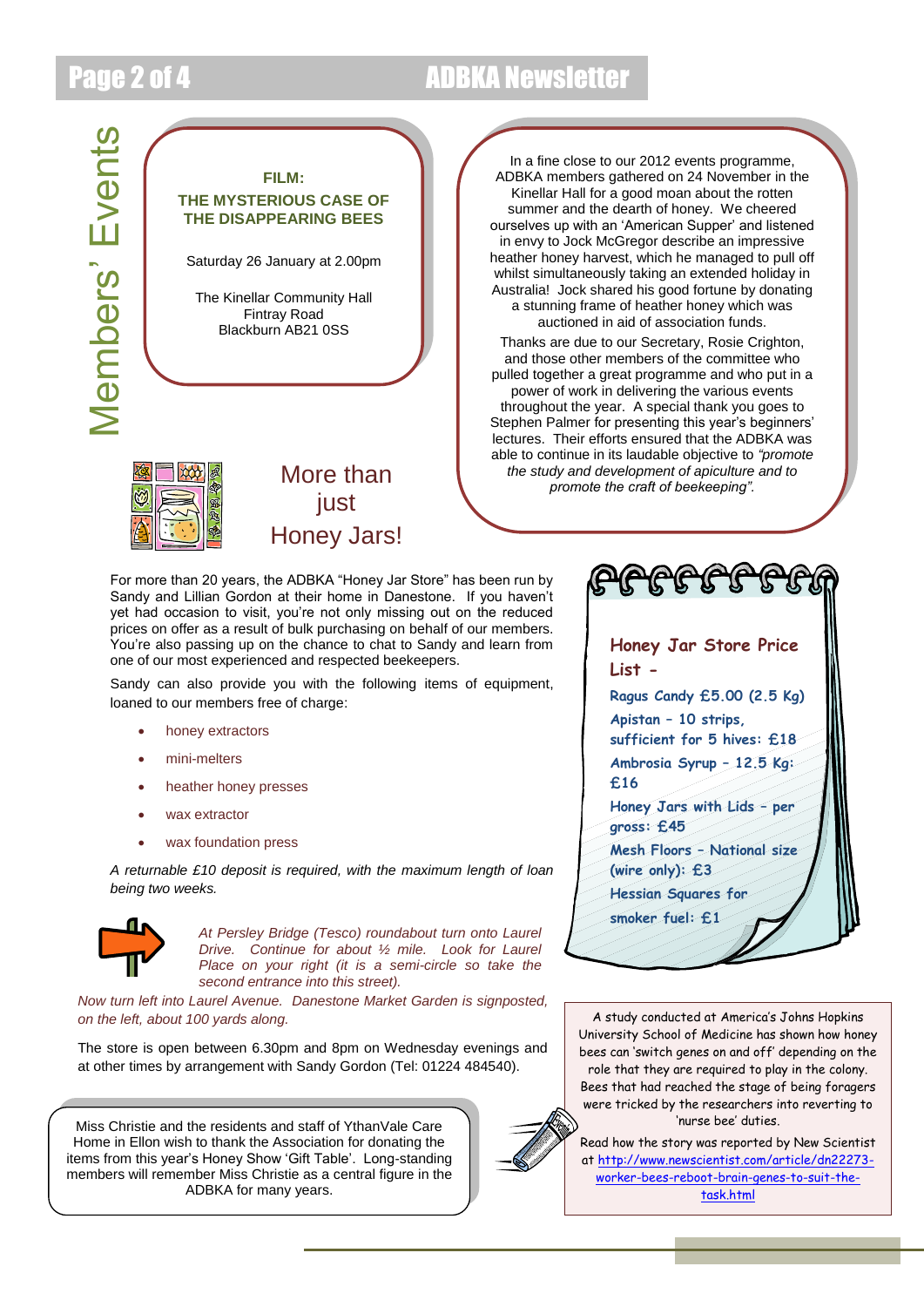## Page 3 of 4 ADBKA Newsletter

Christmas Quiz

*The answers to the quiz are on page 4. (No peeking!)*

- Q.1 The WBC hive was so called because those were the initials of its designer – what was his name?
- Q.2 What is an alveary?
- Q.3 Honey is said to be 'hygroscopic'. What does that mean?
- Q.4 Take 3 parts fat-free soya flour, add 1 part brewer's yeast, then mix into a paste with some honey. What do you get?
- Q.5 Who was the Austrian scientist credited with decoding the honey bee 'waggle dance'?
- Q.6 Many ADBKA members will harvest honey made from the nectar of *Brassica napus*. What common name do we know this plant by?
- Q.7 How many eyes does the honey bee have?
- Q.8 What was the name of the Fife-based company that produced the Wormit Hive?
- Q.9 What is Apis *mellifera ligustica* more commonly known as?
- Q.10 What will be the accepted colour for marking queens reared in 2013?
- Q.11 Foraging honey bees will collect four things: nectar, pollen, water, and what else?
- Q.12 If you find Galleria *mellonella* in your hive, you've got a problem. What is it?
- Q.13 Varroa *destructor* is described as being a "phoretic" mite what does that mean?
- Q.14 What is a refractometer used for?
- Q.15 Who was the bespectacled entertainer from the 1940s, 50s and 60s who sang: "Bz bz bz bz, honey bee, honey bee; Buzz if you like, but don't sting me!"?

An argument has broken out over the allocation of EU funding to support beekeeping. The story, including a fascinating video of nomadic beekeeping in Romania, can be found at [http://www.telegraph.co.uk/finance/financevideo/9](http://www.telegraph.co.uk/finance/financevideo/9680543/Nomadic-Romanian-beekeepers-get-EU-money-and-the-honey.html) [680543/Nomadic-Romanian-beekeepers-get-EU](http://www.telegraph.co.uk/finance/financevideo/9680543/Nomadic-Romanian-beekeepers-get-EU-money-and-the-honey.html)[money-and-the-honey.html](http://www.telegraph.co.uk/finance/financevideo/9680543/Nomadic-Romanian-beekeepers-get-EU-money-and-the-honey.html)

Thanks to Ian Mackley for this item.



A question of taste.....

Scientists at the University of Queensland in Australia have taught bees to associate either an abstract Picasso or impressionistic Monet print with a sugary reward.

The bees learnt to tell up to five different pairs of paintings apart, even when presented with pairs of pictures in black and white.

Can you see the implications of this? Neither can I, but you can read the report at

[http://www.iol.co.za/scitech/science](http://www.iol.co.za/scitech/science/news/bees-learn-art-of-telling-picasso-from-monet-1.1410695) [/news/bees-learn-art-of-telling](http://www.iol.co.za/scitech/science/news/bees-learn-art-of-telling-picasso-from-monet-1.1410695)[picasso-from-monet-1.1410695](http://www.iol.co.za/scitech/science/news/bees-learn-art-of-telling-picasso-from-monet-1.1410695)

Researchers at Sheffield, Canberra and London have revealed how "epigenetic" changes might work in honey bees. These are changes that emerge differently in individuals that carry the same genetic code – such as the development of a queen from an egg that equally could have produced a worker.

Find out more at [http://www.bbc.co.uk/news/science](http://www.bbc.co.uk/news/science-environment-20667948)[environment-20667948](http://www.bbc.co.uk/news/science-environment-20667948)

Thanks to Andy Walker for this item.

### **Talking Bees**

Our Chair, John Cooper, is giving a number of talks on bees and beekeeping in January:

- 15<sup>th</sup> The Zonta Club
- 23<sup>rd</sup> Ruthrieston WRI

On 28 November, Graham Torrie gave a talk to the Ballater and District Probus.

*The involvement of our members in giving talks on bees and beekeeping is an indicator of the level of interest in our activities amongst the local community. If you are giving talks or presentations, let us know and we'll put it in the newsletter.*

Researchers at Queen Margaret's University in Edinburgh have been looking at the antibacterial properties of honey from Portobello, the city's beach resort on the Firth of Forth. Early results indicate that the locally produced honey is as effective at combating bugs as manuka honey from New Zealand.

The Scotsman reported the story at [http://www.scotsman.com/news/honey-from](http://www.scotsman.com/news/honey-from-portobello-bees-may-be-used-in-treatment-of-mrsa-superbug-1-2648158)[portobello-bees-may-be-used-in-treatment-of](http://www.scotsman.com/news/honey-from-portobello-bees-may-be-used-in-treatment-of-mrsa-superbug-1-2648158)[mrsa-superbug-1-2648158](http://www.scotsman.com/news/honey-from-portobello-bees-may-be-used-in-treatment-of-mrsa-superbug-1-2648158)